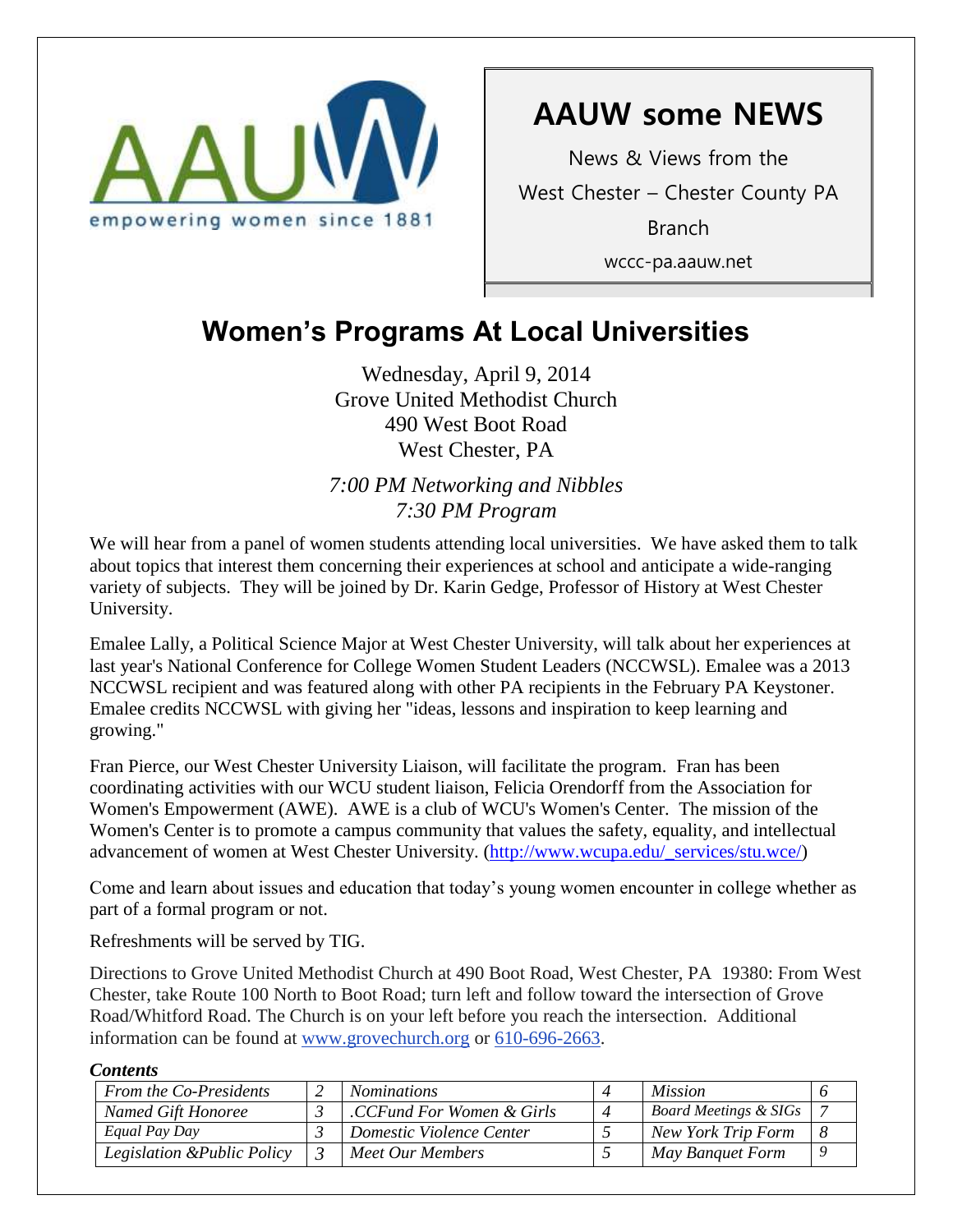## *From the Co-Presidents*

Dear Members,

Spring is here! And our March Program with Lisa Roper from Chanticleer Garden was a wonderful way to give us a head start into the spring season. I'm looking forward to visiting this lovely and whimsical garden.

I recently came across a picture of a group of women standing in front of a banner with the words - "Equal Pay for Equal Work Regardless of Sex." The picture was taken at a San Diego, California Labor Day Parade. The date – 1910! Women continue to earn on average 77% for every dollar a full time male worker earns. (U.S. Census Bureau, 2012) AAUW is at the forefront of advocating for pay equity.

Pay Equity Day is April  $8<sup>th</sup>$  and our branch will join the West Chester University (WCU) Women's Center and the Association for Women's Empowerment (AWE) at West Chester University for a day of fun activities to educate students about the continuing pay gap between men and women. The color of the day is RED to symbolize that women are still in the red compared to men's wages. If you can help for an hour or two, please contact Ann Duerr. Many thanks to Fran, the LAPP Committee, AWE and the Women's Center for organizing this event.

Dorothea and I are looking forward to the AAUW-PA Annual Meeting in Gettysburg, PA. We are excited that Mary Smith has been invited to be part of a STEM initiative panel to speak about PETT and Ann Duerr will share the highlights of our focus on Human Trafficking at a Public Policy Session. We'll share more details about the Annual Meeting in our May newsletter.

As I write this letter, we are into the search for elected and appointed officers for the next program year. If you are asked to serve as an officer on the board or to chair a committee, Dorothea and I hope you will consider taking advantage of this new opportunity. With your talents, ideas, creativity, organization and commitment, the branch will continue to grow, and together we can make a positive difference and improve the lives of women and girls.

Sincerely, Sandi Kwisz & Dorothea Lavigne Co-Presidents

## **Named Gift Honoree**

The Board is happy to announce **Mary Pinkney** as our *Named Gift Honoree*! The named gift honoree program honors members for their contributions to the mission of AAUW. Mary is a long-standing member who has participated in many AAUW activities and continues to be an active contributor to the Great Decisions and Literature One Group. At 100 years old, Mary continues to be a role model and inspiration for all!

We were able to select a *Named Gift Honoree* based on the amount of our 2013 contributions to AAUW Funds from both the branch and individual branch members. AAUW Funds is the umbrella name for the philanthropic opportunities within AAUW that support the  $501(C)(3)$  work. The Funds include: the Educational Foundation, the Legal Advocacy Fund, and the Eleanor Roosevelt Fund for Women and Girls. Each \$500 contributed per year to AAUW Funds entitles a branch to select a Named Gift Honoree. Our total for 2013 was \$975!

# THE SIMPLE TRUTH



about the Gender Pay Gap 2014 EDITION **AAUM**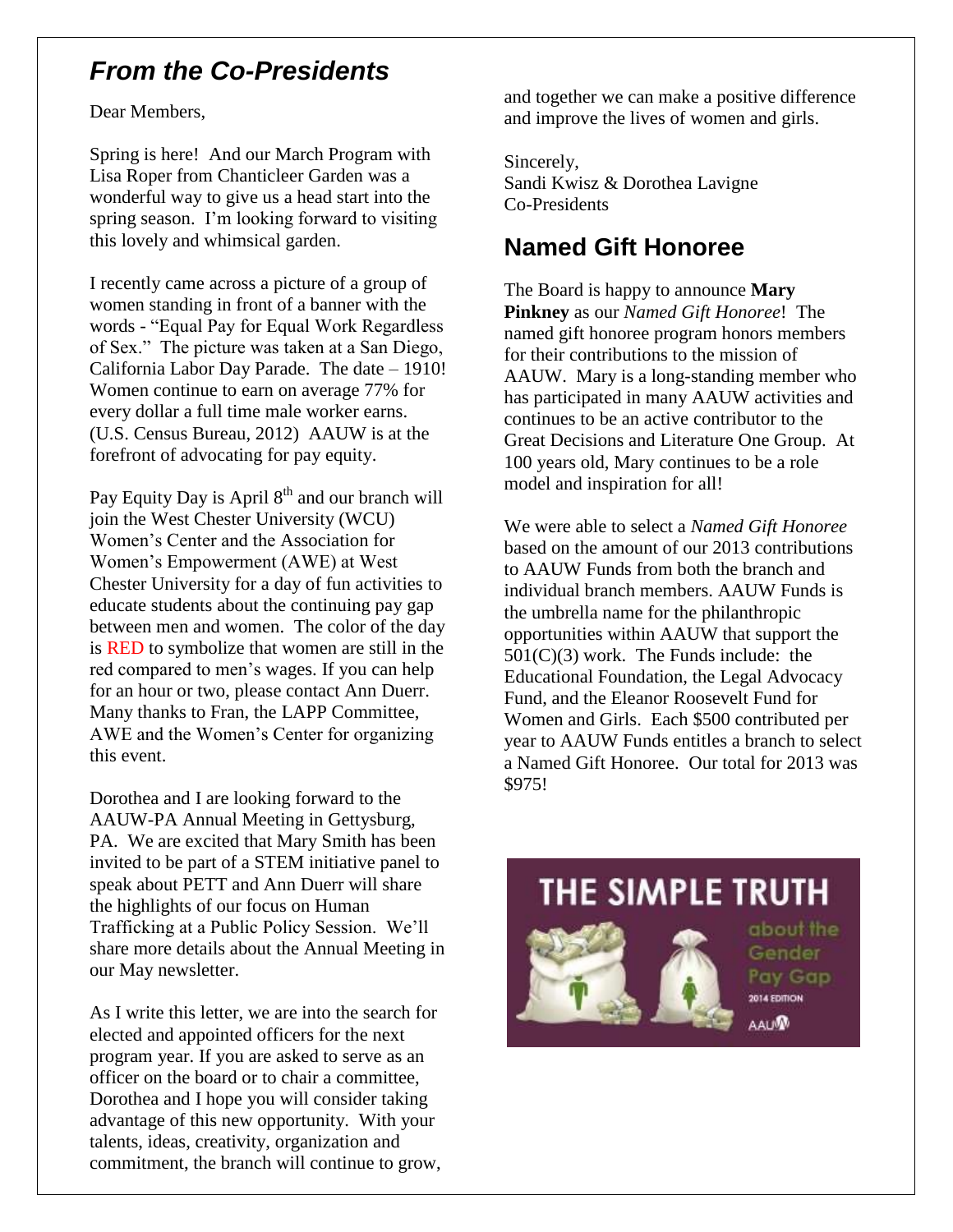## **Join Us for** *Equal Pay Day – April 8*

*Equal Pay Day* this year has been calculated to be Tuesday, April 8. This is the date when women in the U.S. will have earned what men earned by December 31 of 2013, since it takes women an extra 38 days to earn the same amount that men earn in a year!

This year we will once again partner with West Chester University in our efforts to educate citizens about the continued pay inequities in this country. On April 8, we will have an interactive tabling event at Lawrence Dining Hall on the campus of WCU. Together with the student group, AWE (Association for Women's Empowerment) we will conduct an interactive survey by asking students and staff if they believe that equal pay for women is still an issue in the U.S. today. In order to answer this question, participants will take a marker and place it into a plexi-glass beaker, indicating "yes" or "no."

Participants will be given a free treat – provided by our branch – if they participate in the survey. Attached to the treat will be a short bit of information about the continued existence of gender pay inequity, which we hope will help to raise the consciousness of the campus community about this issue.

WE NEED YOUR HELP! Please contact Ann Duerr at [waduerr@verizon.net](mailto:waduerr@verizon.net) to volunteer to staff the table or to donate treats.

### *April 26 - New York City Bus Trip Fund Raising Trip*

Spring is around the corner so why not join us for a fun day in New York City, April  $26<sup>th</sup>$ . Please see attached form on *Page 8* with all the details. The bus holds 56 passengers, so it is first come first serve. Don't wait to reserve your seat! Your friends and family are also invited.

## **Legislation and Public Policy (LAPP)** By Ann Duerr

Hurrah for Lilly Ledbetter's quote: "Giving women my Lilly Ledbetter Fair Pay Act without the Paycheck Fairness Act is like giving them a nail without the hammer."

Lilly's fight began when after almost 20 years of working at Goodyear, she received an anonymous note that she, the only female supervisor, was paid 40% less then male peers. She filed a gender discrimination lawsuit in 1998 that went to the US Supreme Court. In 2007, the Court said she had been paid unfairly long enough to make it legal! She joined AAUW to lobby Capital Hill for a legislated fix that took place in 2009 when President Obama signed the Lilly Ledbetter Pay Act, restoring employee's right to sue for discriminatory paychecks.

In the last five years, Lilly has traveled the country urging members of Congress to act on fair pay and elect those who will act. She serves as honorary public policy chair for AAUW in her home state of Alabama.

She never received a dime of back pay owed by Goodyear; her retirement benefits are 40% less than they should be. She urges young people to learn from her struggle." Make sure you start your employment history getting what you're entitled to. You'll never get it made up". \*\*\*

Be a 2 Minute Activist (check branch website) and follow Lilly's lead for the long stalled Paycheck Fairness Act which protects employees from retaliation if they share information about their wages or ask about employers' wage practices. It implements stronger deterrents to prevent discrimination in the first place.

\*\*\*

On April 5, Dress for a Good Cause takes place at the Westtown School. Contact Carol Metzker at [echmetzker@aol.com](mailto:echmetzker@aol.com) if you can donate jewelry, gently worn gowns or dressy clothes. Proceeds benefit survivors of human trafficking locally and globally.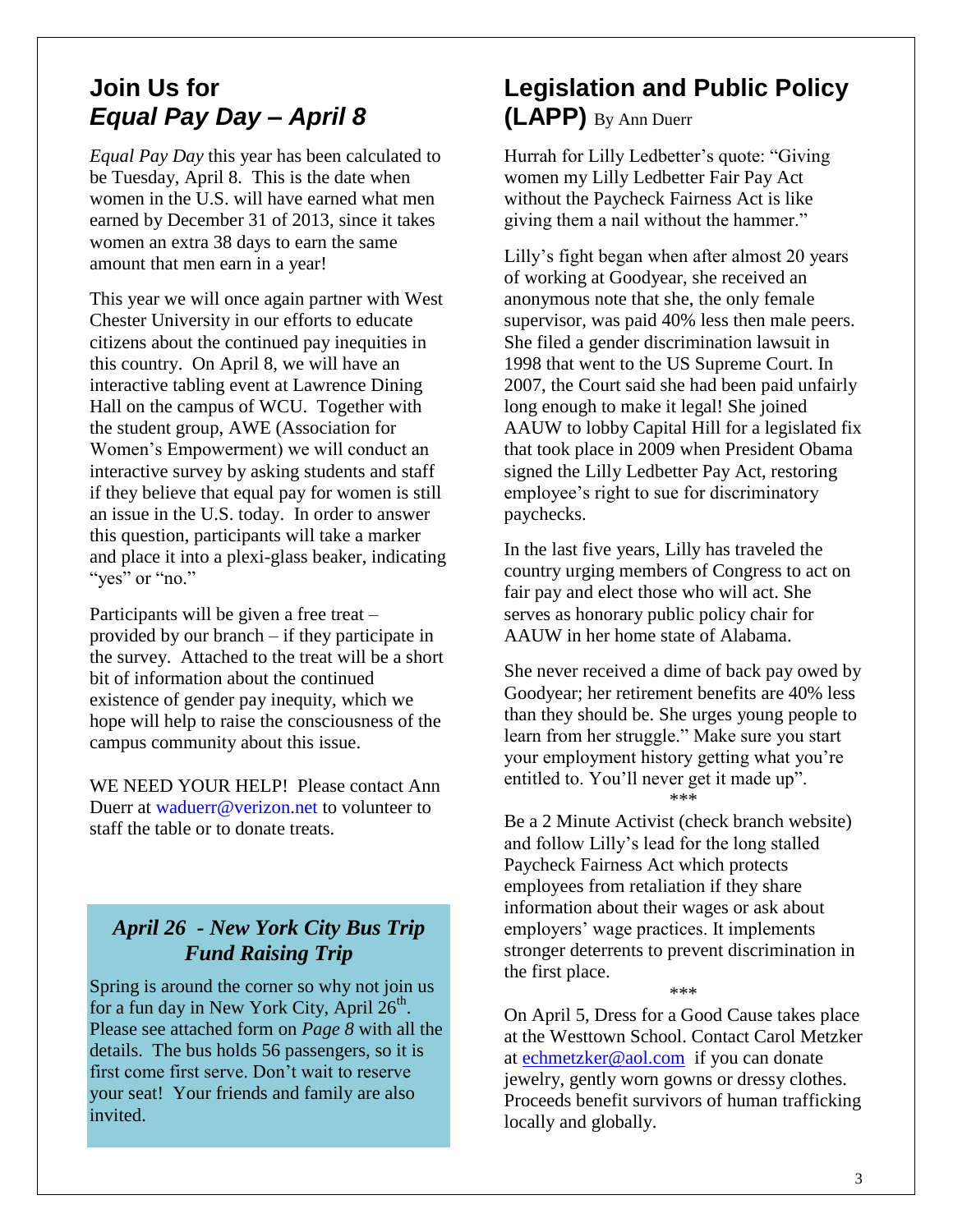Dawn's Place, our Gateway to Equity Award winner to be honored at the May banquet, has an informative newsletter, New Beginnings. Visit them at [\(www.ahomefordawn.org\)](http://www.ahomefordawn.org/) \*\*\*

Contact your PA Rep. regarding SB 75. April 1 is Advocacy Day in Harrisburg to gain support for the anti human trafficking bill. A sample letter is available at wccc-pa.aauw.net. \*\*\*

LWV will have table at Exton Mall April 12 to register voters for the upcoming primary election. Let LAPP committee- Mary, Mimi, Linda, Jean, Peggy- know if you can help.

## *Nominations for Offices*

Here is the list of those who have graciously offered to run for offices for the next program year.

Co-President: **Sue Johnston** Co-President: **Dorothea Lavigne** Co-Vice President for Program: **Eva Kaufmann** Co-Vice President for Membership: **Barbara Lathroum** Finance Officer: **Anne Anderko**

**A special thanks to our Nominations Committee:** Kay Philipps, Chair; Patti Barker; Elaine Burgess; Jean Speiser and Carol Zabriskie.

### *Chester County Fund for Women and Girls' Event*

Our 2013 *Gateway to Equity Award* recipient, Chester County Fund for Women and Girls, will be hosting its  $9<sup>th</sup>$  Annual Making a Difference Luncheon celebrating a 2014 Milestone – more than \$2 million in grants for programs that provide important services to women, girls and families in Chester County. It will be held on Friday, May  $2^{nd}$  from 11:00 a.m. to 1:30 p.m. at the Desmond Hotel and Conference Center in Malvern, PA. The featured speaker will be Taunya English, Senior Health Writer at WHYY. Tickets are \$75. More details can be found at [http://ccwomenandgirls.org/may-2nd-2014](http://ccwomenandgirls.org/may-2nd-2014-annual-making-a-difference-luncheon/) [annual-making-a-difference-luncheon/.](http://ccwomenandgirls.org/may-2nd-2014-annual-making-a-difference-luncheon/)

## **A Message from AAUW Easton Branch**

Hello AAUW members,

AAUW Easton Branch is having its first ever Authors' Luncheon on May 3. We are trying many different fundraisers this year with the thought that eventually either our members will be unable to do the work associated with our annual Book Fair, or so many people are reading e-books that a Book Fair is not the best use of our time and energy.

I've attached the brochure for our luncheon and hope that you will inform your members about this worthwhile event. It is also posted on our website so the registration form can be downloaded from there. Here is the link to our website and the luncheon:

<https://easton-pa.aauw.net/>

Best regards,

Toni Hoffman Co-President AAUW Easton Branch

## *Alice Lawson Scholarship*

The American Association of University Women (AAUW) West Chester Branch will be awarding \$1500 from the Alice Lawson Scholarship Fund to an undergraduate student 25 years of age or older. Eligibility requirements, application forms and the deadline for applying are available at: <http://wccc-pa.aauw.net/activities/scholarships/>

*Contributions to the Alice Lawson Scholarship Fund can be sent to:* Alice Lawson Scholarship Fund Chester County Community Foundation Inc. 28 Market Street West Chester, PA 19382

Online contributions to the Alice Lawson Scholarship Fund can be made at: **[http://www.chescocf.org/funds/Fund%20pur](http://www.chescocf.org/funds/Fund%20purpose/Alice%20Lawson%20Scholarship%20Fund.htm) [pose/Alice%20Lawson%20Scholarship%20](http://www.chescocf.org/funds/Fund%20purpose/Alice%20Lawson%20Scholarship%20Fund.htm) [Fund.htm](http://www.chescocf.org/funds/Fund%20purpose/Alice%20Lawson%20Scholarship%20Fund.htm)**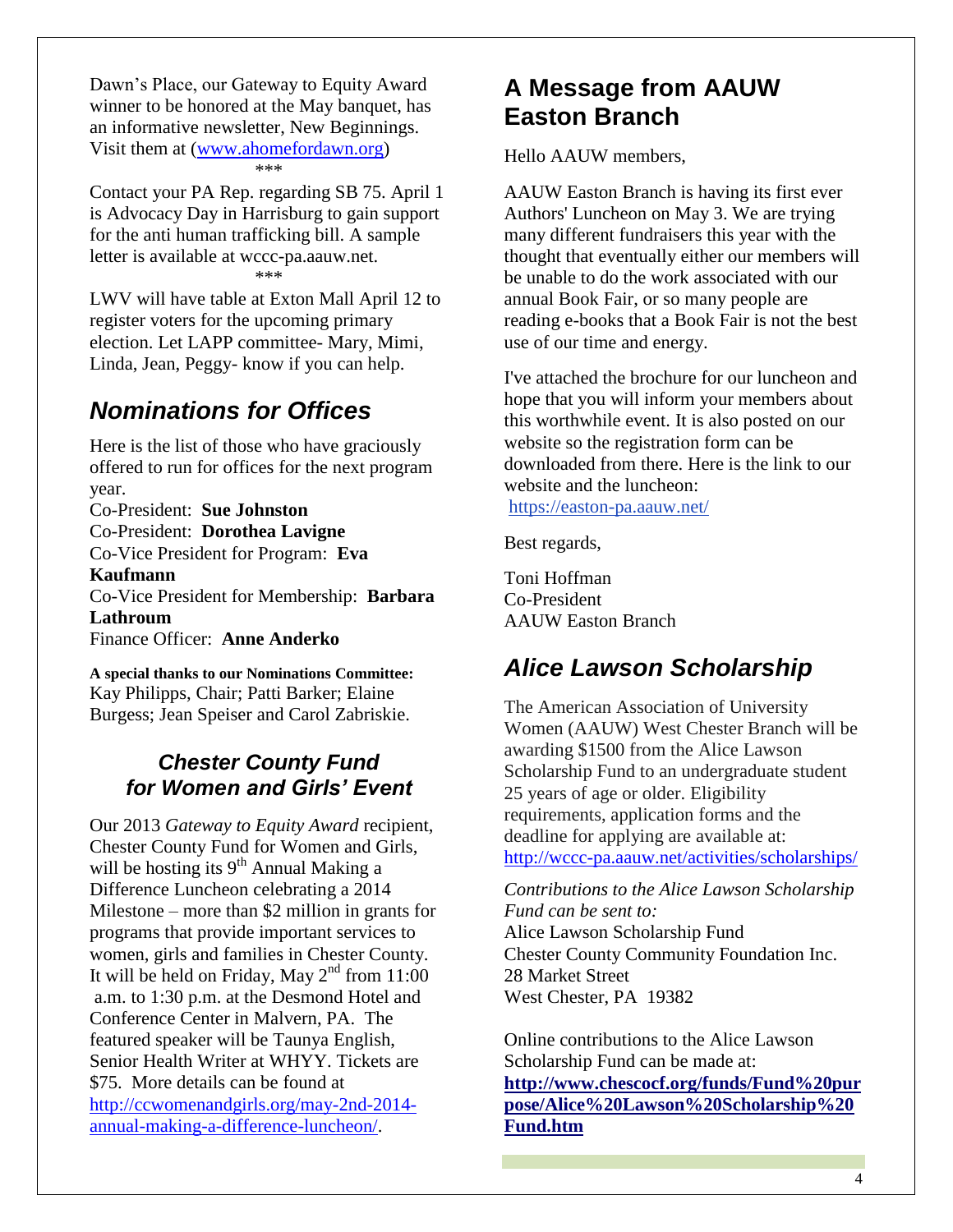### **Domestic Violence Center**

The following items are requested for the month of April: twin size blankets, pillows, or sheets (new), shampoo and or hair conditioner, soap, hand sanitizer, any food donations, Children's board games or coloring books, gently used women's clothing, and finally pots and pans. Thanks, Marie Dunne

## **Meet Our Members**

### *Welcome to our newest members*

*Dorothy von Gerbig (Eric)* 3055 Creek Road Honey Brook, PA 19344-9631 Retired Founder West Chester University, BS West Chester University, MA 484-888-1945 (c) vongerbig@yahoo.com Interests: gardening, reading, political issues

*Kris Hopton (Bill)* 25 Canterbury Circle Downingtown, PA 19335-1880 Retired Counselor West Chester University, BS West Chester University, MEd 610-458-0833 610-304-9941 (c) krishopton@aol.com Interests: reading, walking, yoga, aquatics, gardening, travel

## AAUW Membership Renewal

July 1, 2014-June 30, 2015 Renewal Forms will appear in the

May newsletter

## *Membership Outreach*

Your Records with the National Association can be assessed by contacting: --Helpline Phone (800) 326-2289 or --Internet and email: The website for national AAUW is http://www.aauw.org/.

You'll need your membership number, which can be found on the address label of the Association publication (Outlook).

### **Help AAUW Save Money**

Each year our editors put together eight informative, attractive, and news filled issues of our *AAUW some* newsletter. At current prices, printing and mailing costs exceed \$1.50 a piece per issue, costing over \$12.00 per member per year. For several years, many AAUW members have received their copies via e-mail. If you are not already receiving *AAUW some* via e-mail and would be willing to do so, please contact Sandi Kwisz at [SandraK98@aol.com](mailto:SandraK98@aol.com)

*AAUW Mission Statement AAUW advances equity for women and girls through advocacy, education, philanthropy, and research.*

*Norma George* Newsletter Co-Editor 610-872-7567 [ngeorge@cheyney.edu](mailto:ngeorge@cheyney.ecu)

**Tamara Hollins** Newsletter Co-Editor 610-399-2256 [thollins@cheyney.edu](mailto:thollins@cheyney.edu)

*Nancy Rumfield* **Newsletter Co-Editor** 610-399-0388 [nrumfield@gmail.com](mailto:nrumfield@gmail.com)

*Newsletter email* [aauwsumnews@gmail.com](mailto:aauwsumnews@gmail.com)

*Sandi* Kwisz Branch Co-President [610-793-3135](tel:610-793-3135) [SandraK98@aol.com](mailto:SandraK98@aol.com)

*Dorthea Lavigne* Branch Co- President 484-315-8651 [dlav43@aol.com](mailto:franpierce@verizon.net)

*Jean Speiser* Program Co-Vice-President [610-692-3227](tel:610-692-3227) JeanSp@gmail.com

*Peggy Staarman* Program Co-Vice-President 610-269-4866 [peggstaar@verizon.net](mailto:4dores@comcast.net)

*Jane Schultz* Membership Co -Vice-President [610-431-3628](tel:610-431-3628) [mjschultz46@hotmail.com](mailto:mjschultz46@hotmail.com)

*Carol Habig* Membership Co - Vice-President

610-431-9987 [whabig@verizon.net](mailto:mjschultz46@hotmail.com) *Linda Lang* **Recording Secretary** 

610-738-9678 lindalang1426@gmail.com

**Laura LaBuda Corresponding Secretary** 610-888-9509 labudalaura@aol.com

*Molly Scott* Financial Officer [484-702-7211](tel:484-702-7211) [gollymolly44@gmail.com](mailto:gollymolly44@gmail.com)

Branch Website [wccc-pa.aauw.net](http://wccc-pa.aauw.net/)

5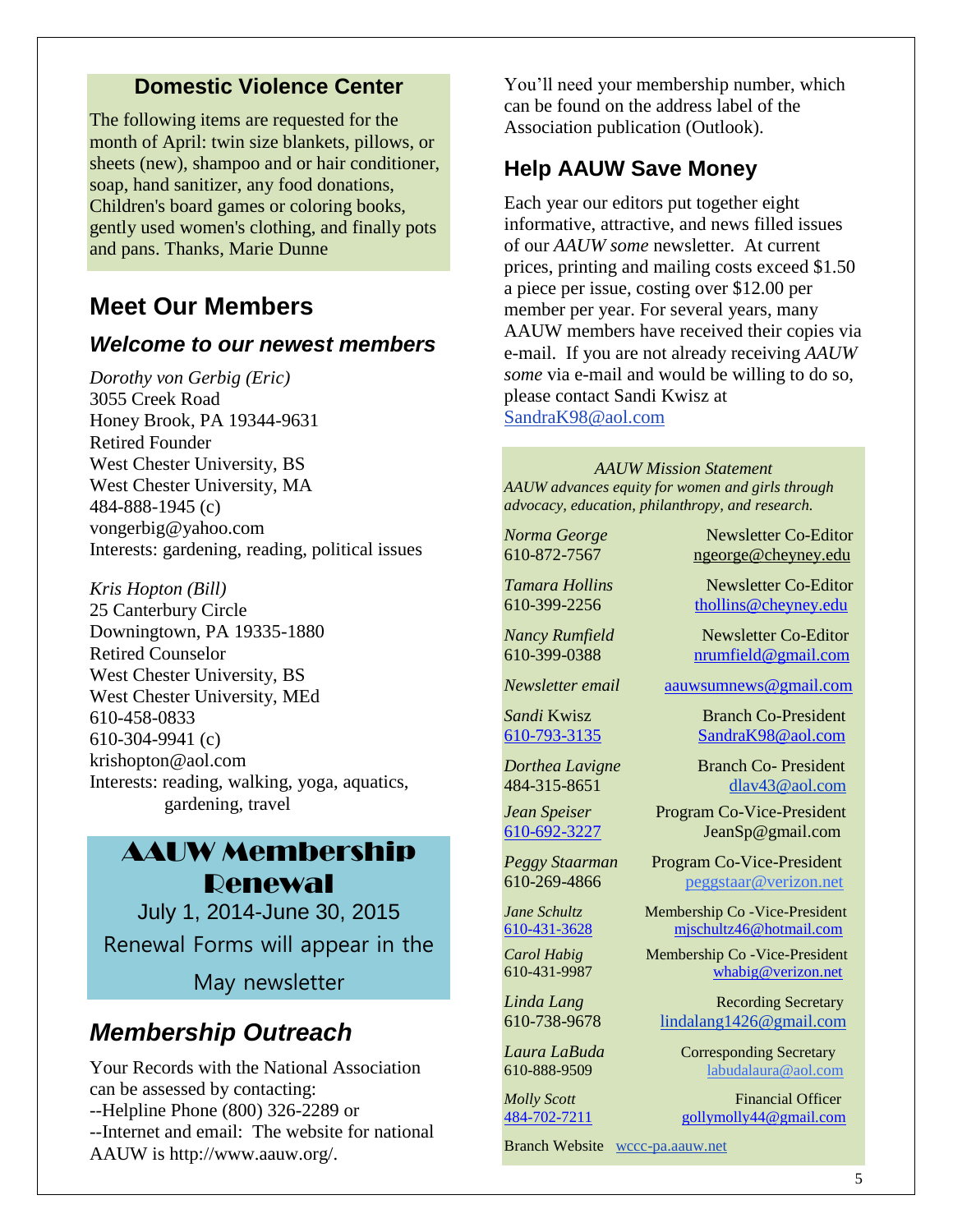### **Guidelines for** *AAUW some*

1. Deadline for articles is the  $10<sup>th</sup>$  of the month unless noted in newsletter.

2. Board will develop outline/plan for newsletter.

3. Copies of each article must be sent to the Co-Presidents.

4. Articles should be less then 340 words (1 column in 12 pt.) and sent as .doc (Word) files whenever possible.

5. Program information should be available for publication in the month prior to the event.

6. SIG information should be specific (when, where, leader, contact info., program or book).

7. Photos should be sent in .jpg format and should be the best quality possible. Leave cropping to the editors when possible.

8. Editors must keep newsletter to 10 pages or less (5 printed front and back).

9. Editors must consult with President or designee if newsletter is too long.

10. Editors and Co-Presidents will determine number of copies to be printed.

11. Board will review and decide list of Friends who receive printed copies.

12. The newsletter should go to the printer by the  $25<sup>th</sup>$  of the month. Copies should include the Circulation Manager, Person who distributes the e-mail version, and, if requested, other named designees.



Because our members are so important to us, we want to keep in touch. Do you know of a member who needs to receive a get well note or card of support? Please contact our Corresponding Secretary - Laura LaBuda [\(labudalaura@aol.com\)](mailto:labudalaura@aol.com) with the necessary information.

### *Interested in submitting an article or have information to share?*

### *We need your News!*

The co-editors of *AAUWsome News*, are delighted to bring you this issue of the newsletter, but … *We continue to need input from members!!* Please send *articles* as Word documents. Forward your news articles to the *gmail account:*

[aauwsumnews@gmail.com,](mailto:aauwsum@gmail.com) indicating the topic and month in the subject box and cc the President. This is a shared account, so the co-editors can access your email and keep their work or personal mailboxes from getting filled. It also makes collaborating easier.

Remember that articles for a given month of the newsletter are due on the 10th of the preceding month*.* Please provide all necessary information with your submission.



## *Did you know?*

- When President Kennedy signed the Equal Pay act in 1963 women's earning were about 59 cents to each dollar earned by men for similar work.
- Today women's earnings are about 81 cents compared to each dollar earned by men.
- Statistics on Women's Earnings nationally and by region can be found at the US Bureau of Labor Statistics. *For the Philadelphia Region:* <http://www.dol.gov/equalpay/regions/2014/> philadelphia.pdf
- Women have earned more than 10 million college degrees than men since 1982 [http://www.aei-ideas.org/2013/05/stunning](http://www.aei-ideas.org/2013/05/stunning-college-degree-gap-women-have-earned-almost-10-million-more-college-degrees-than-men-since-1982/)[college-degree-gap-women-have-earned](http://www.aei-ideas.org/2013/05/stunning-college-degree-gap-women-have-earned-almost-10-million-more-college-degrees-than-men-since-1982/)[almost-10-million-more-college-degrees](http://www.aei-ideas.org/2013/05/stunning-college-degree-gap-women-have-earned-almost-10-million-more-college-degrees-than-men-since-1982/)[than-men-since-1982/](http://www.aei-ideas.org/2013/05/stunning-college-degree-gap-women-have-earned-almost-10-million-more-college-degrees-than-men-since-1982/)

# *Branch Board Meetings*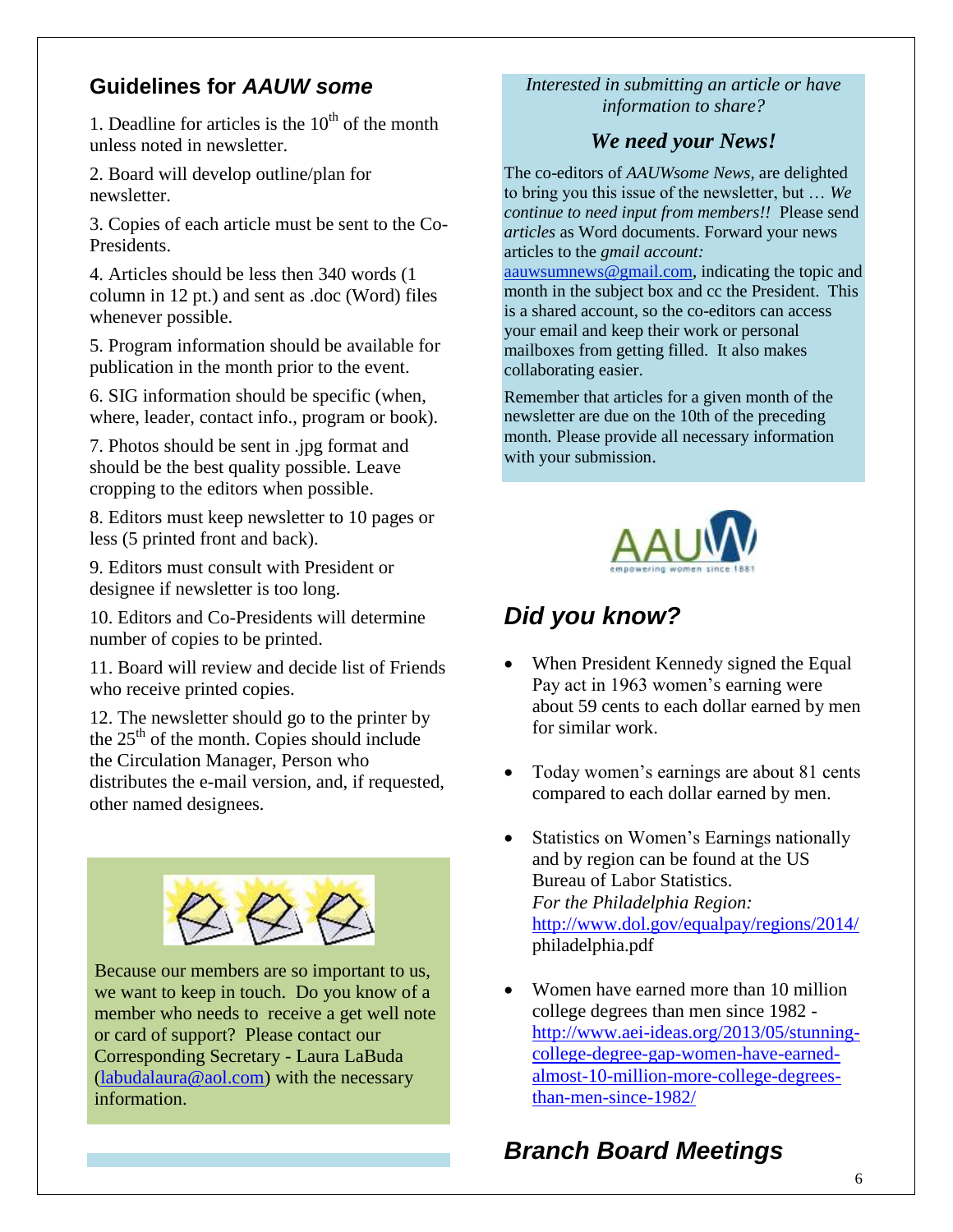All Board meetings are open to the membership and are held at the *Women's Center at West Chester University.* Meetings begin at 7:00 p.m., are over by 9 p.m., and are usually on the first Tuesday of the month. The next meeting is on Tuesday, April 1st.

### **Special Interest Groups**

### **Couples Bridge**

Meets the  $3<sup>rd</sup>$  Saturday evening each month at a member's home. We are a social group and welcome all who like to play. Contact the chair, Carol Habig, at 610-431-9987 or e-mail her at [whabig@verizon.net.](mailto:whabig@verizon.net)

**Lit I, Afternoon Book Discussion:** Meets on the 4th Thursday. Please contact Roni Mullen [610-436-0912](tel:610-436-0912) if you are interested.

**Lit II Book Group:** Meets on the 3rd Wednesday of the month. The next group meeting will be April $16^{th}$ , *Rules of Civility* (F) by Ammor Towles, with Donna Eaves as the Leader and Mimi Jones as the Hostess. New members are always welcome, and can join the group by contacting Donna Eaves at [610-692-](tel:610-692-5277) [5277](tel:610-692-5277) or [deaves@live.com.](mailto:deaves@live.com)

**Non-Fiction Group:** The next discussion is on Contact Paula McGinness - 610-942-4852- for more information.

### **Finance Discussion Group**

This group is currently not active  $-$  if you are interested please contact Sandi (610-793-3135) [SandraK98@aol.com](mailto:SandraK98@aol.com) or Dorothea (484-315- 8651) [dlav43@aol.com](mailto:dlav43@aol.com)

### **FIG (Food Interest Group)**

This groups dines around either at members' homes or restaurants. The group usually meets on the second Saturday or Sunday of the month. Couples (unless otherwise specified) and singles are welcome. Next Event - **Sunday, April 13** at 12:30pm-- Brunch hosted by Kay Philipps and Martina Ossman, at the home of Kay and Ed Philipps

Interested in joining? Contact Donna Eaves at 610-692-5277 or at [deaves@live.com.](mailto:deaves@live.com)

#### **Great Decisions**

For information on the Great Decisions group, contact Jacky Page at 610-359-9887 or [jacquelinepage9@gmail.com](mailto:jacquelinepage9@gmail.com)

#### **TIG (Travel Interest Group):** *AAUW TIGers*

The Travel Interest Group is composed of members who like to go on day trips. Trips are open to all members and guests. Some are limited in number.

- On April 26 we will join the fund raising bus trip to New York City. See form on page 8.
- In May, we plan to arrange a tour of Bartram Gardens.

We have had positive feedback about an overnight trip to Johnstown Flood Museum in June, so will continue with plans for the trip.

Contact Roselyn Cadoff (610-458-8813) or Sue Johnston (610-363-8535) for additional information and to be added or removed from the email list. Being on the list does not obligate you to attend any of the activities.



*Bartram Gardens*

### *Interested in a Craft Group?*

A number of our members have indicated they enjoy doing crafts, so the board would like to encourage the formation of a new *Special Interest Group* focusing on crafts and/or hobbies. The group could work on one craft such as quilting, jewelry making, or calligraphy or the group may want to incorporate a number of crafts. If you are interested in joining or leading this type of interest group, please contact Peggy Staarman [\(peggstaar@verizon.net\)](mailto:peggstaar@verizon.net).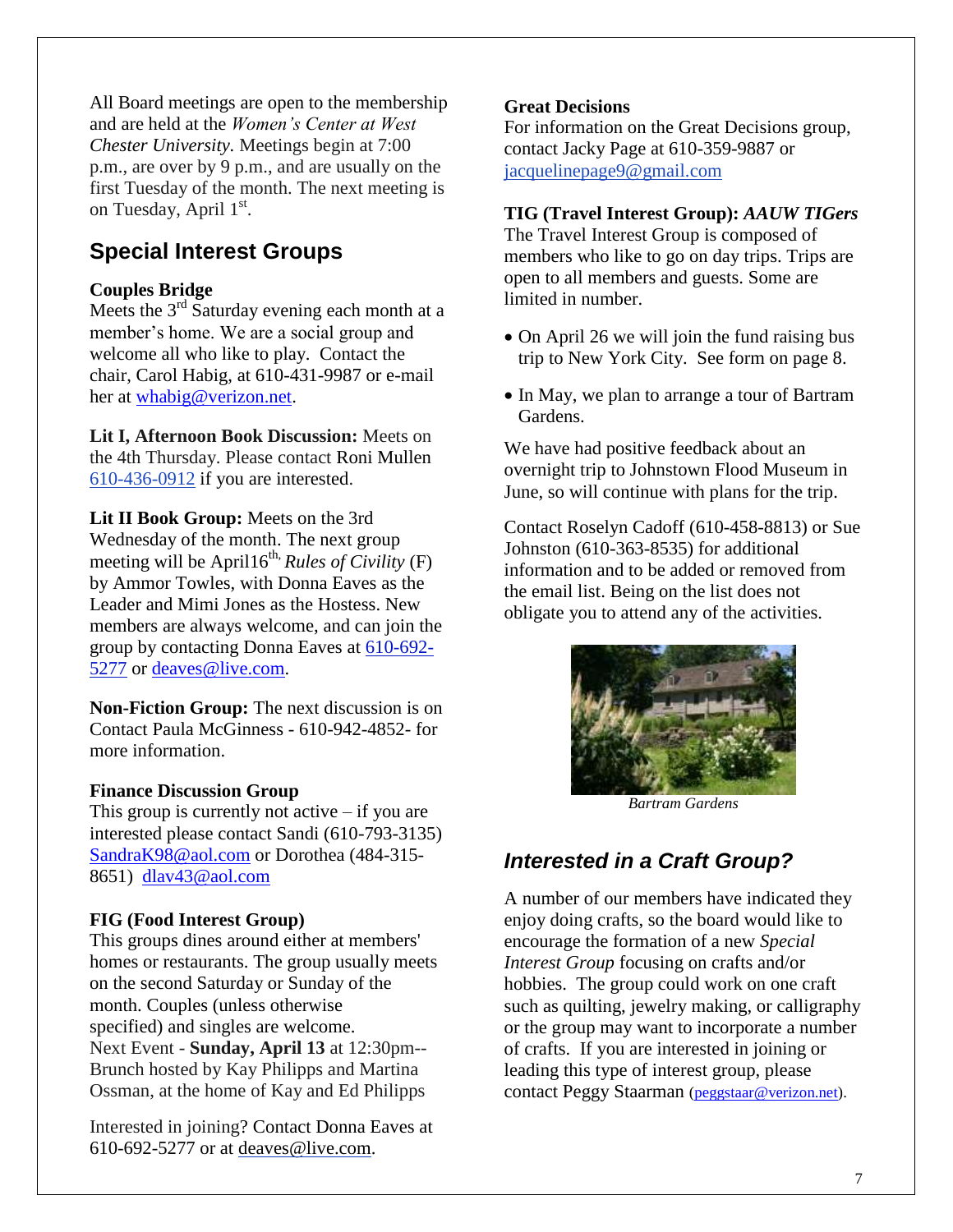# **NEW YORK CITY BUS TRIP APRIL 26, 2014**

The fund raising committee for AAUW West Chester -Chester County Branch has planned a wonderful day trip to New York City. We will leave from **The West Chester Park and Ride** adjacent to West Goshen Shopping Center (just off Route 202, Paoli Pike exit), at **7:15** on **Saturday, April 26, 2014.** After our arrival in the city, you can choose your own itinerary: restaurants, theater, museums, shopping, exploring. Half price tickets to many major shows are available at the first stop in New York, Times Square, where the TKTS booth is located and an additional stop is also made at the Metropolitan Museum of Art. We will board the bus at 7:30 pm for the return trip to West Chester around 10:00 p.m.

#### **The cost of the trip, including gratuities, is \$40.00.**

The trip gets sold out early, so send your reservation today and mail no later than April  $18<sup>th</sup>$ .

Call or e-mail Anne Anderko (484-885-4943) [ananderko@msn.com](mailto:ananderko@msn.com) with any questions.

### **NEW YORK CITY BUS TRIP Saturday, April 26, 2014**

### Make checks payable to **AAUW West Chester-Chester County and mail no later than April 18th to:**

Anne Anderko 908 Pine Valley Circle West Chester, PA 19382

| Name | Phone | Cell |
|------|-------|------|
|      |       |      |
| Name | Phone | Cell |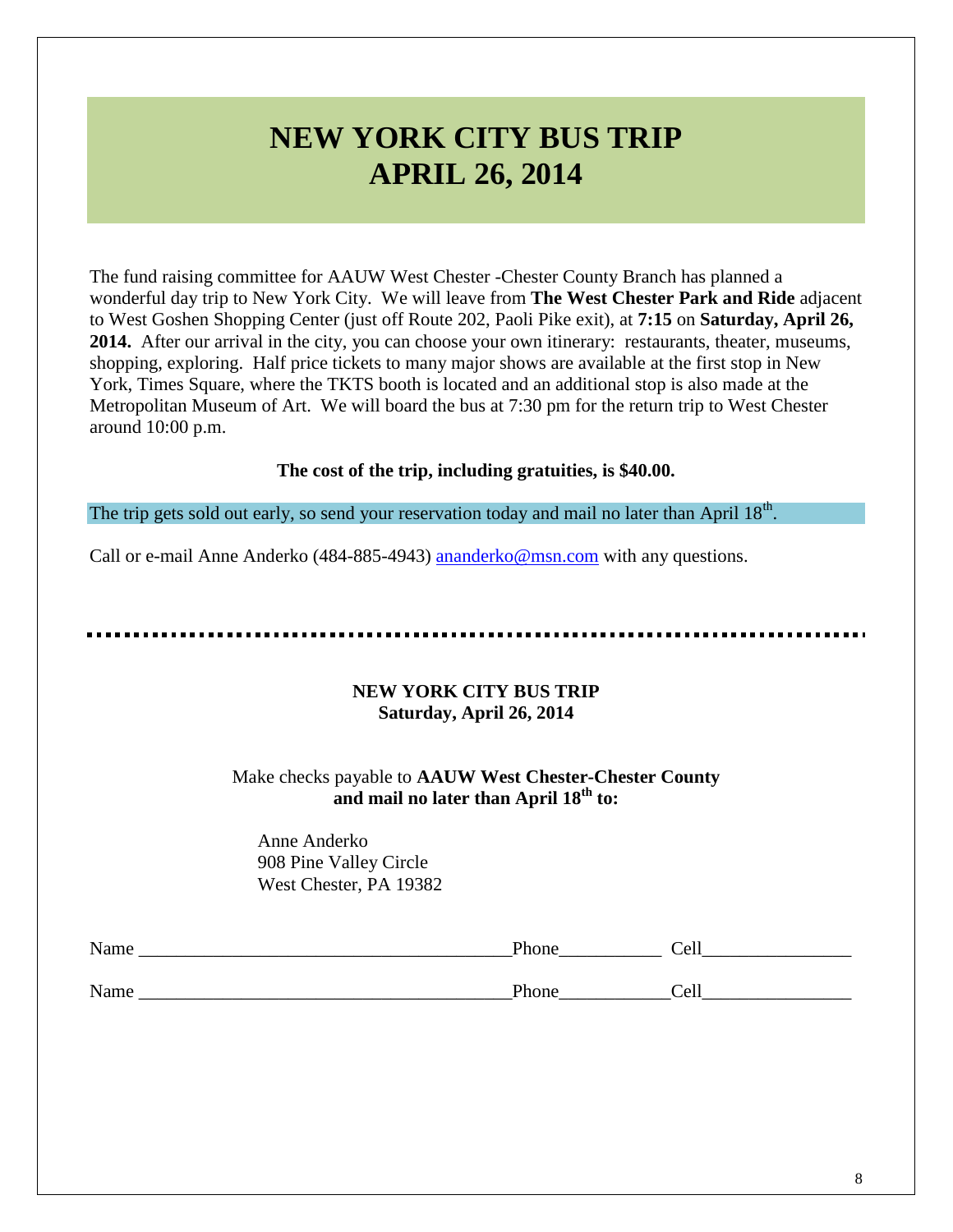AAUW West Chester –

Chester County Spring Banquet

Join Your AAUW friends for

Our Annual Meeting and Awards Ceremony

Date: Wednesday, May 14, 2014

Time: 6:30 P.M.

## Place: West Chester Golf and Country Club 111 West Ashbridge Street

*Located at the corner of North High Sreet and West Ashbridge Street. Parking is available in the upper lot near the entrance to Club or the lower lot near tennis courts*

## Menu Choices:

*Francais Chicken with Tomato-Caper Concasse* 

*or*

*Salmon with Dijon Mustard, Fresh Herbs & Panko Crust with Beurre Blanc Sauce*

## Cost: \$30 per person

Don't forget to invite a guest to join in on the fun!! RSVP: Send the form below by May 5th to: Phyllis Dunn, 1035 North New Street, West Chester, PA 19380

**\*\*\*\*\*\*\*\*\*\*\*\*\*\*\*\*\*\*\*\*\*\*\*\*\*\*\*\*\*\*\*\*\*\*\*\*\*\*\*\*\*\*\*\*\*\*\*\***

I/We will attend the *Annual Spring Banquet* on *May 14th* at the West Chester Golf and Country Club.

Please circle your dinner choice.

| Name  | Chicken | Salmon |
|-------|---------|--------|
| Guest | Chicken | Salmon |

Enclosed is \$  $$30$  per person Check Number

Send a check payable to *AAUW West Chester-Chester County (AAUW- WCCC)* to Phyllis Dunn, 1035 North New Street, West Chester, PA 19380. For additional guests, please attach additional form with names. Thank you.

**~Deadline for reservations is May 5th Please no walk-ins or add ons after this date.~**